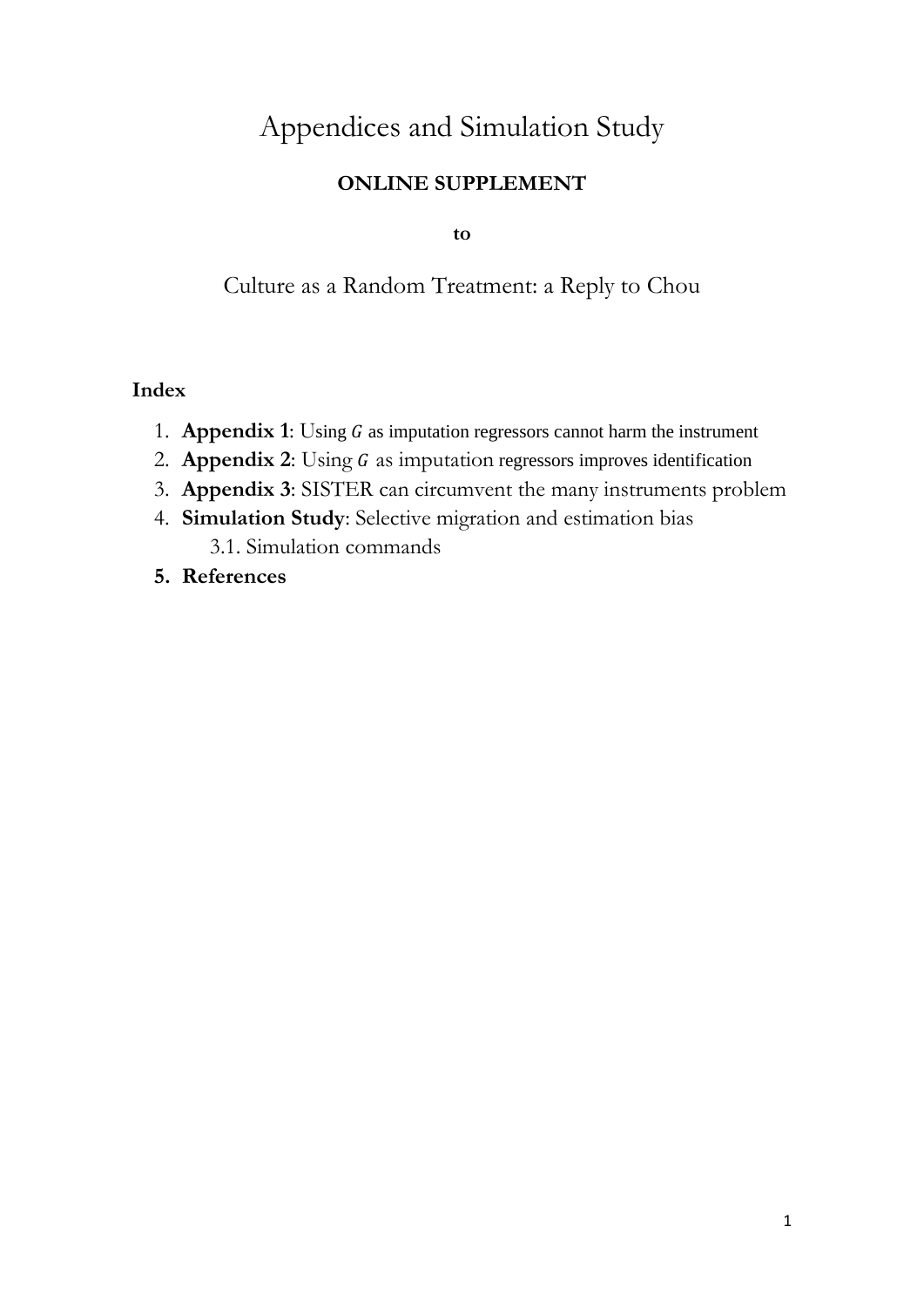#### **1. APPENDIX 1**

Having variables in the imputation regression that are also included in the structural equation can never harm the validity of the instrument. Here is the proof:

#### **Definitions,**

Let

$$
Y = \alpha + \tau T + G\gamma + \varepsilon \tag{1}
$$

be a population model where covariate T is endogenous, i.e.  $cov(T, \varepsilon) \neq 0$ , and G is a vector of control variables that predict Y with  $E(\varepsilon |G)=0$ . We say Z is a valid instrument for T if  $cov(Z, \varepsilon) = 0$  (exogeneity) and  $cov(Z, T) \neq 0$  (relevance).

For simplicity, I introduce new notation for the imputation regression:

$$
\hat{Z} = D\hat{\gamma}_1 + DG\hat{\gamma}_2 \tag{2}
$$

where D is a collection of country of origin/ancestry dummies  $D = \{d_1, ..., d_N\}$ , N is the number of origins, and  $\overline{D}G$  is the interaction of the origin/ancestry dummies with all the covariates. Imputation regression [2] contains both intercepts and imputation variables G because

$$
\sum_{s=1}^{N} d_s = 1 \text{ and } \sum_{s=1}^{N} d_s G = G
$$

We assume that origin/ancestry is exogenous, i.e.  $E(\varepsilon | D)=0$ .

**Proposition** 1: Having G variables in the imputation regression (i.e. variables that are also included in the structural equation) can never harm the instrument.

#### **Proof of proposition 1**

1. By the law of iterated expectations  $E(\varepsilon | D)=0$  implies

$$
cov\left(\varepsilon,D\right)=0\tag{3}
$$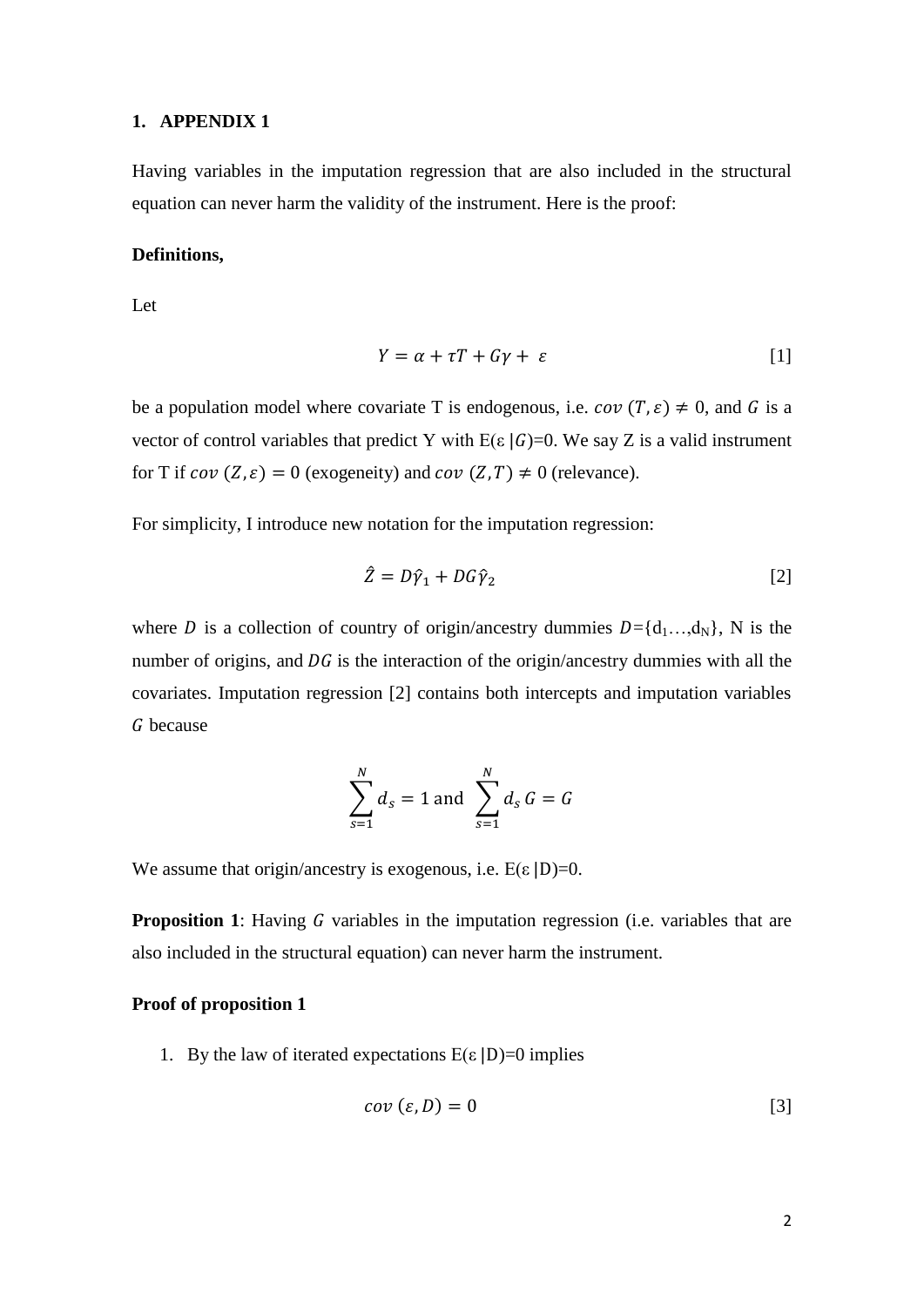#### 2. Similarly,  $E(\varepsilon | D, G)=0$  implies

$$
cov(\varepsilon, DG) = 0 \tag{4}
$$

3. By linearity of covariances

$$
cov(\varepsilon, \hat{Z}) = cov(\varepsilon, D\hat{\gamma}_1 + DG\hat{\gamma}_2) = cov(\varepsilon, D\hat{\gamma}_1) + cov(\varepsilon, DG\hat{\gamma}_2)
$$
  
=  $cov(\varepsilon, D)\hat{\gamma}_1 + cov(\varepsilon, DG)\hat{\gamma}_2 = 0$  [5]

So,  $\hat{Z}$  with  $G$  is a valid instrument.

#### **2. APPENDIX 2**

Having variables in the imputation regression that are also included in the structural equation can add to the identification potential of SISTER at no (statistical or theoretical) cost. Adding further imputation predictors not included in the structural equation might also yield substantial statistical gains but it always requires making the additional assumption that these predictors are exogenous to the outcome of interest. Let us see this in further detail.

Recall imputation in SISTER is done in two steps: First, we model non-migrants' trait of interest  $(T_j)$  at country of origin using a set of multiple regressions of the form:

$$
\widehat{T}_j = \widehat{\gamma}_{0,c_j} + \sum_{s=1}^k \widehat{\gamma}_{s,c_j} X_{s,j} \tag{1}
$$

where  $c_j$  is the country of non-migrating individual *j*;  $\hat{\gamma}_{0,c_j}$  is the intercept for  $c_j$ ; and  $\hat{\gamma}_{s,c_j}$  is a vector of multiple regression coefficients.

Second, we estimate the imputed value of the trait for migrants  $(\hat{Z}_i)$  by multiplying their own values of  $X$  by the coefficients estimated at their respective countries of origin/ancestry  $(c)$ :

$$
\widehat{T}'_i = \widehat{\gamma}_{0,c_i} + \sum_{s=1}^k \widehat{\gamma}_{s,c_i} X_{s,i} \tag{2}
$$

 $X$  covariates can be of two types: 1) imputation regressors included in the structural equation,  $\boldsymbol{G}$ ; and 2) imputation regressors not included in the structural equation, which I denote  $Z^*$ . Because G covariates are also predictors of the outcome in the structural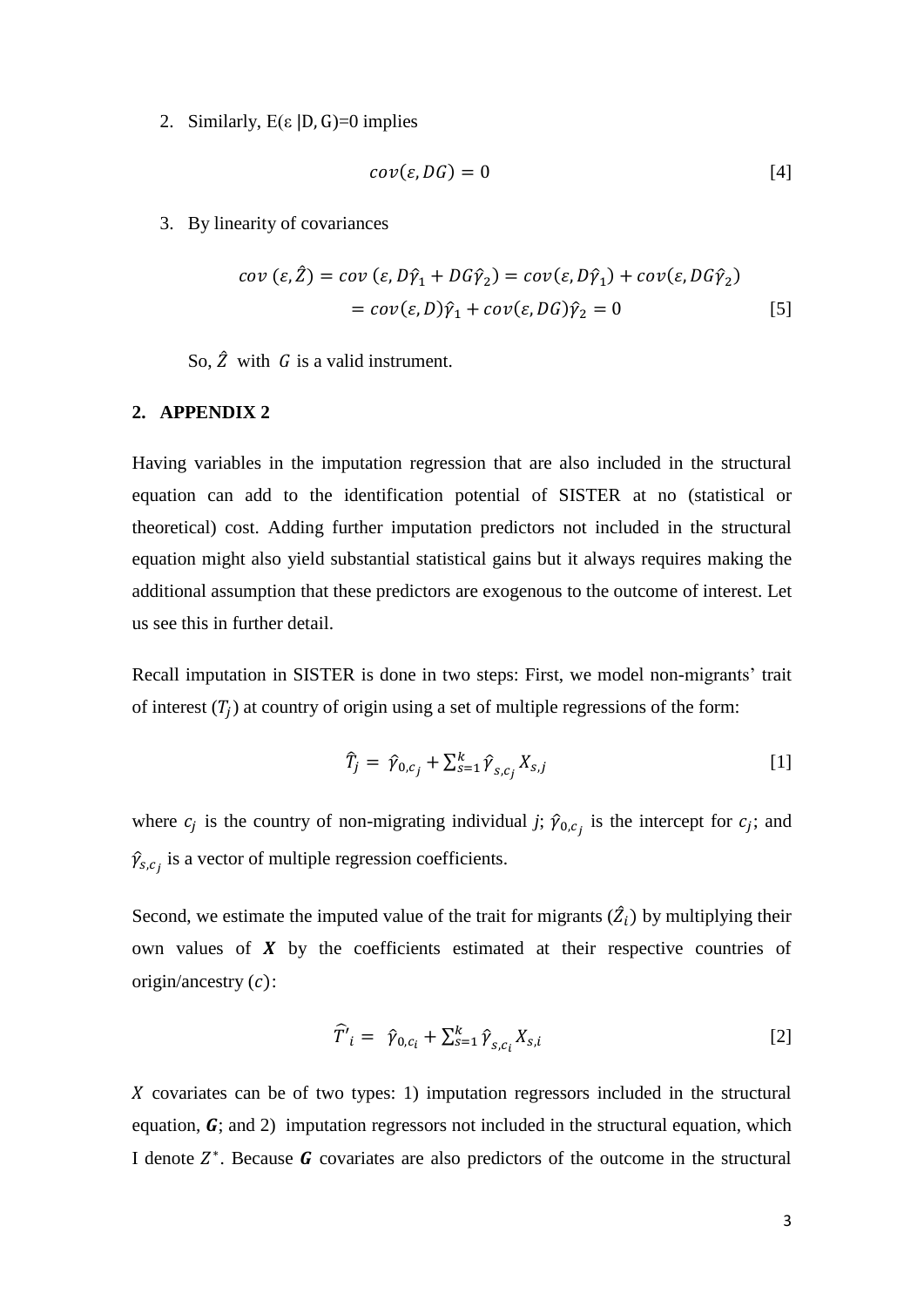equation, they are by construction orthogonal to the error term and thus can never harm the validity of the instrument (see Appendix 1). If the imputation regression includes an additional instrument  $Z^*$  that is not included in  $G$ , then this instrument must be itself exogenous for  $\hat{T}'_i$  to be valid. Hence  $cov(Z^*, \varepsilon) = 0$ . We can therefore distinguish between three different possible types of imputation regressions in SISTER, which I call respectively: 1) intercept imputation; 2) intercept  $+ G$  imputation; and intercept  $+ G + Z^*$  imputation. Intercept imputation uses variation in the trait at country of origin/ancestry  $(\hat{\gamma}_{0,c_j})$  as the only source of identification; intercept  $+ G$  imputation adds imputation regressors that are covariates included in the structural equation; and intercept +  $\mathbf{G} + Z^*$  imputation includes (at least) one extra exogenous parameter  $Z^*$ not included in the structural equation.

Table A1 below shows SISTER estimates for synthetic traits  $(\hat{T}'_i)$  imputed using these three different types of imputation regressions. Model 1 imputes on country of origin/ancestry alone; model 2 adds age, schooling and parental education, which are also covariates in the structural equation; and, finally, model 3 adds religious denomination, which is assumed exogenous to FLFP. All models are fitted to the European Social Survey data originally used in my 2015 article. The last rows of the table present a simple comparison of SISTER estimates across these three imputation regressions taking the intercept model (model 1) as the benchmark.

Note that model 2 uses variation in the intercepts and variation in the slopes of  **as** sources of identification. Model 2 yields a 8 per cent increase in instrument relevance (z score of  $\hat{T'}_i$  in the 1<sup>st</sup> stage), and a 17 per cent increase in the z score of the SISTER estimate in the  $2<sup>nd</sup>$  stage (with a 13 per cent reduction in its standard error). The Wu-Hausman test for endogeneity also improves: imputing on the intercepts alone yields a z score of 1.78 (p>|z|= 0.075); while adding **G** in the imputation of  $\hat{T}'$  yields a z score of 2.33 (p>|z|= 0.020). This is a 31 per cent increase.<sup>1</sup> In sum, Model 2 shows that using variation in the slopes of  **across countries of origin can add to the identification** potential of the SISTER method by improving the statistical efficiency of the estimate. Because our instrument is a scalar, these improvements come at no cost in terms of

1

 $<sup>1</sup>$  Because the Wu-Hausman test is only as good as the instruments used, comparing the results of</sup> this test across instruments is a good way of judging instrument performance (see e.g. Hausman 1978).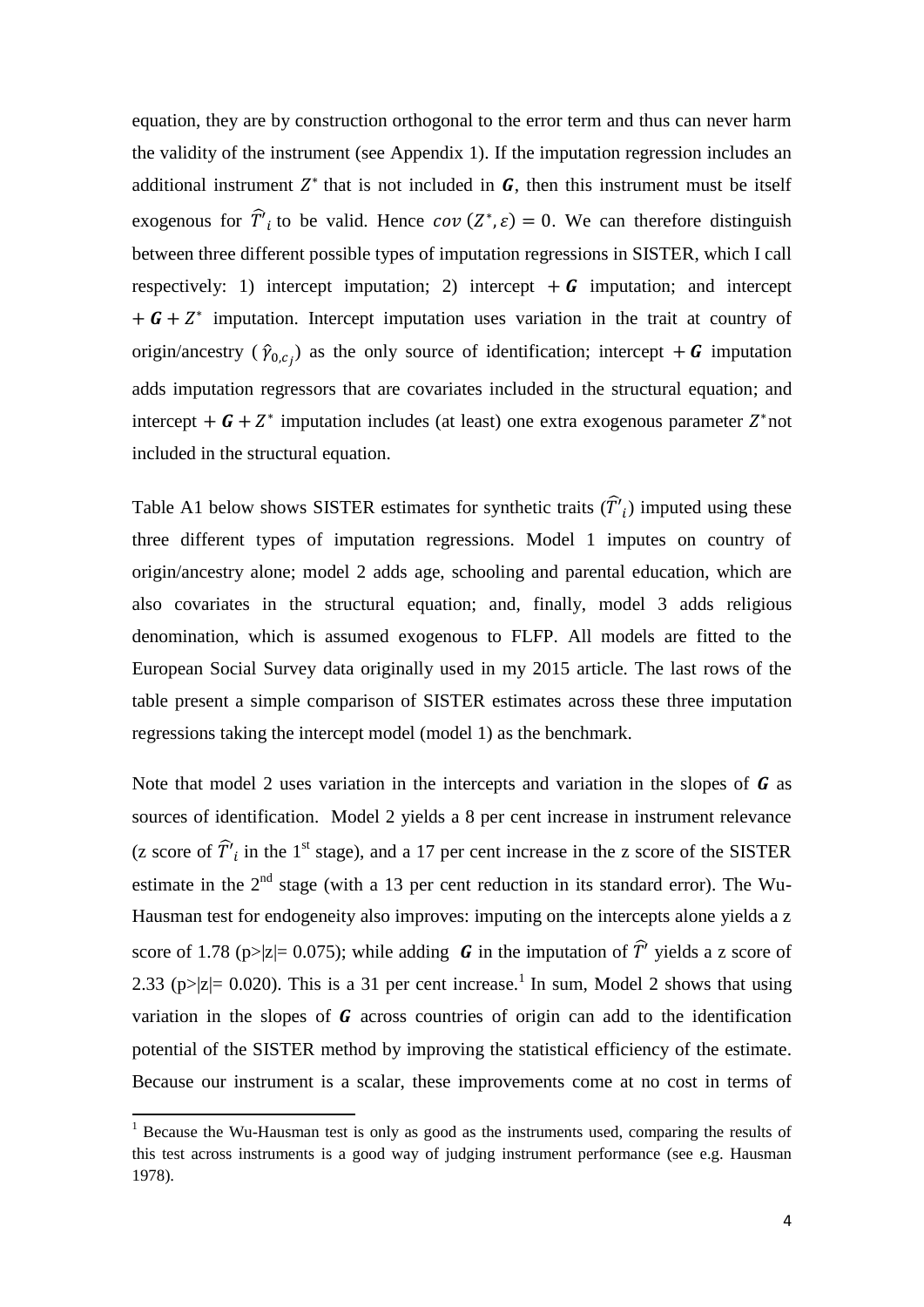degrees of freedom. Moreover, model 2 does not require making any further exogeneity assumptions since covariates  $\boldsymbol{G}$  are controls in the structural equation and thus orthogonal to the error term. Also, as shown in Appendix 1, adding  **covariates to the** imputation regression can never harm the validity of the instrument. Hence Model 2 is unquestionably preferable to model 1.

|                                           | MODEL <sub>0</sub> | MODEL <sub>1</sub>      | MODEL <sub>2</sub>              | MODEL <sub>3</sub>           |
|-------------------------------------------|--------------------|-------------------------|---------------------------------|------------------------------|
|                                           | Probit             | <b>SISTER</b>           | <b>SISTER</b>                   | <b>SISTER</b>                |
| Variables                                 |                    |                         |                                 |                              |
| Traditionalism                            | $-0.056**$         | $-0.376***$             | $-0.381***$                     | $-0.261***$                  |
|                                           | $[0.023]$          | [0.142]                 | [0.123]                         | $[0.070]$                    |
| Age                                       | $-0.037***$        | $-0.029***$             | $-0.029***$                     | $-0.033***$                  |
|                                           | [0.003]            | $[0.005]$               | [0.005]                         | $[0.003]$                    |
| Age <sup>2</sup>                          | $-0.002***$        | $-0.002***$             | $-0.002***$                     | $-0.002***$                  |
|                                           | [0.000]            | $[0.000]$               | $[0.000]$                       | [0.000]                      |
| Schooling                                 | $0.047***$         | $0.030***$              | $0.030***$                      | $0.038***$                   |
|                                           | $[0.007]$          | [0.009]                 | [0.009]                         | [0.007]                      |
|                                           |                    |                         |                                 |                              |
| Constant                                  | $-0.001$           | $1.347**$               | $1.370***$                      | $0.855***$                   |
| <b>Observations</b>                       | 2,915              | 2,915                   | 2,915                           | 2,915                        |
| <b>Imputation</b> step                    |                    | $\widehat{T}_1$ =origin | $\widehat{T}_2$ =origin + age + | $\hat{T}_3$ = origin + age + |
| predictors                                |                    |                         | schooling                       | schooling +                  |
|                                           |                    |                         | + parental                      | parental education           |
|                                           |                    |                         | education                       | + religious                  |
|                                           |                    |                         |                                 | denomination                 |
| 1 <sup>st</sup> stage $\hat{T}$ 'on T (z) |                    | $7.34***$               | 7.91***                         | 17.85***                     |
| Wald test (Chi2[1])                       |                    | $3.43*$                 | $4.52**$                        | 8.64***                      |
| Wu-Hausman test of                        |                    |                         |                                 |                              |
| endogeneity (z)                           |                    | $1.78*$                 | $2.33**$                        | $2.45**$                     |
| Improvement on Model 1:                   |                    |                         |                                 |                              |
| % Increase in z (SISTER estimate)         |                    |                         | 17.0                            | 40                           |
| % Decrease in Std. Err (SISTER estimate)  |                    |                         | 13.1                            | 48.8                         |
| % Increase in instrument relevance (z)    |                    |                         | 7.8                             | 125.7                        |
| % Increase in Wu-Hausman test (z)         |                    |                         | 30.9                            | 37.6                         |

**Table A1.** SISTER Estimates for Three Different Imputation Regressions

Source: Calculated by the author from the European Social Survey, rounds 1, 2, and 3 combined, restricted migrants sample (1st-, 1.5-, and 2nd-generation immigrant women age 16 to 65 years from ESS-sampled origins and not in education). Note: S.E. clustered at destination. SISTER = IVprobit models. All models control for migrant generation, host language proficiency and type of destination location. Models 1, 2 and 3 also control for parental education.

Robust standard errors in brackets \*\*\* p<0.01, \*\* p<0.05, \* p<0.1(two-tailed test).

Model 3 also yields very sizeable statistical gains over model 1 (the z-score of the SISTER estimate increases as much as 40 per cent with a 49 per cent reduction in the standard errors and a huge increase in instrument relevance) with the same degrees of freedom. Yet model 3 requires making the additional assumption that religious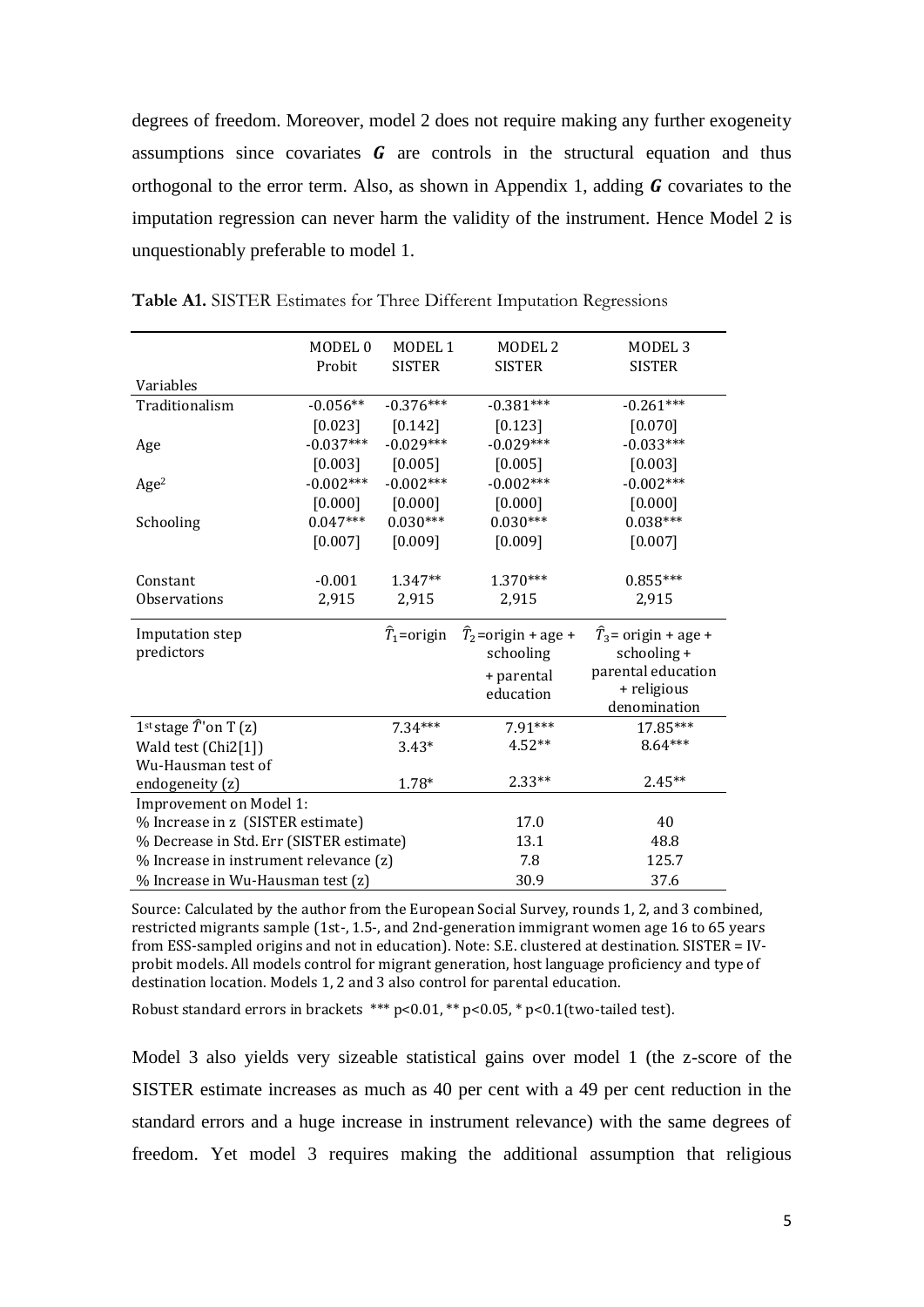denomination is exogenous to FLFP. Only if we believe this assumption we should choose model 3 over model 2.

#### **3. APPENDIX 3**

SISTER rests on the assumption that culture of birth is exogenous. But if this is the case, why not using country of origin/ancestry directly as in instrument in standard IV (SIV) estimation? The answer is because this would lead to the too-many-too-weak instruments problem.

To see this, Table A2 below compares the results of fitting two IVprobit models: Model 1 uses countries of origin/ancestry as instruments for immigrant women's traditionalism. Model 2 is the SISTER intercept-imputation model described in Appendix 2. Hence Model 1 is the SIV equivalent to Model 2. There is, however, one very noticeable difference between the two: Model 1 requires using 23-1=22 different origin dummies as instruments, while Model 2 uses only one.

|                              | MODEL <sub>0</sub><br>Probit | MODEL 1<br>Standard IV                              | MODEL <sub>2</sub><br><b>SISTER</b> |
|------------------------------|------------------------------|-----------------------------------------------------|-------------------------------------|
| Variables                    |                              |                                                     |                                     |
| Traditionalism               | $-0.056**$                   | $-0.588***$                                         | $-0.376***$                         |
|                              | [0.023]                      | [0.086]                                             | [0.142]                             |
| Constant                     | $-0.001$                     | $2.280***$                                          | $1.347**$                           |
| <b>Observations</b>          | 2,915                        | 2,915                                               | 2,915                               |
| IV description               |                              | Countries of<br>origin/ancestry<br>(22 instruments) | Synthetic traits<br>(1 instrument)  |
| <b>Imputation predictors</b> |                              | No imputation                                       | $\hat{T}$ =origin/ances-<br>try     |
| F test for IV relevance      |                              | $3.99***$                                           | 53.70***                            |

**Table A2.** Comparing Standard IV and SISTER Estimates using Country of Origin/Ancestry as Instruments

Source: Calculated by the author from the European Social Survey, rounds 1, 2, and 3 combined, restricted migrants sample (1st-, 1.5-, and 2nd-generation immigrant women age 16 to 65 years from ESS-sampled origins and not in education). Note: S.E. clustered at destination. SISTER = IVprobit models. All models control for age, age squared, schooling, migrant generation, host language proficiency and type of destination location. Models 1 and 2 also control for parental education.

Robust standard errors in brackets \*\*\* p<0.01, \*\* p<0.05, \* p<0.1(two-tailed test).

The last row of Table A2 shows the F-statistic for instrument strength. This is a joint test of whether all excluded instruments are significantly different from zero in the first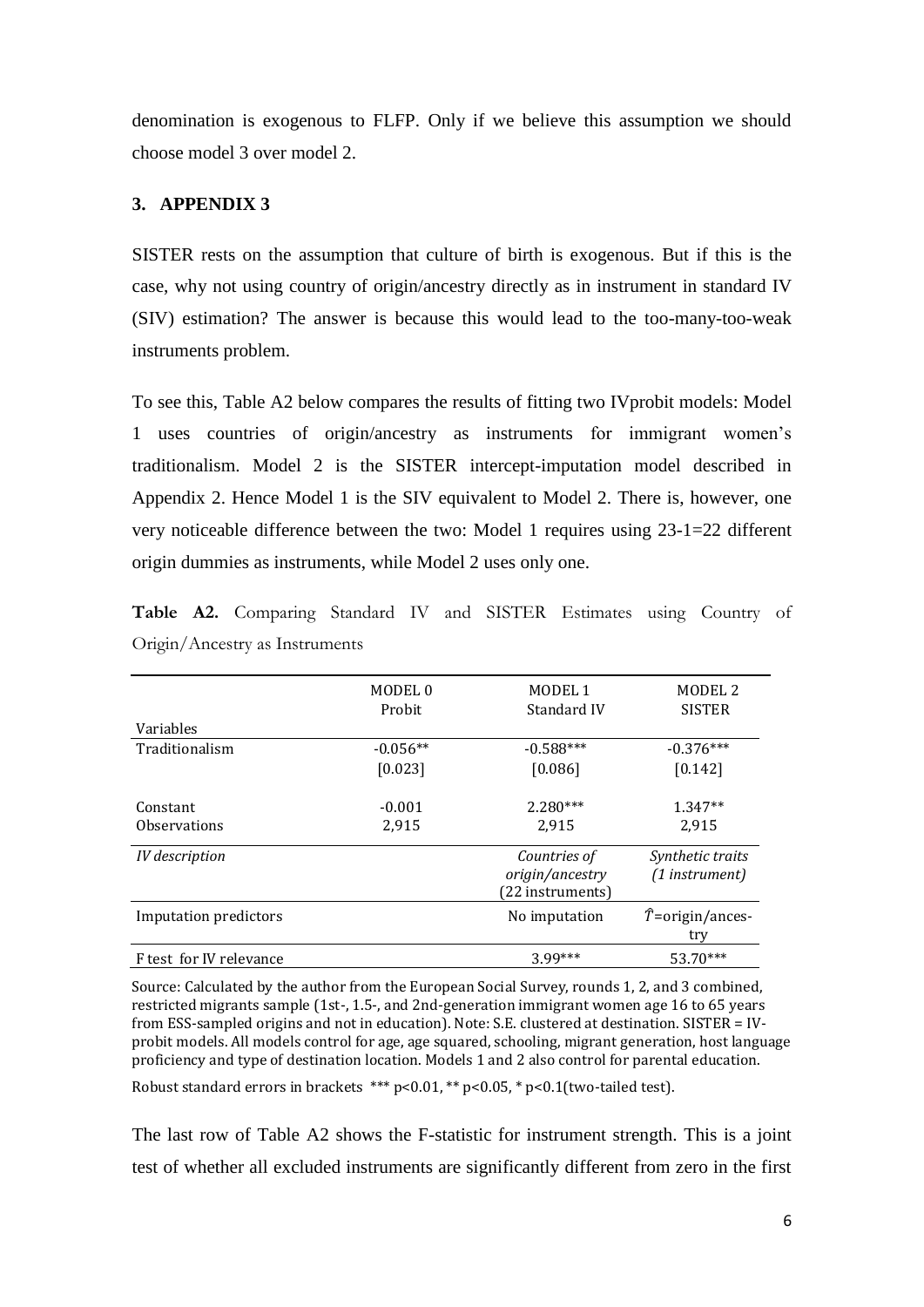stage. Stock and Yogo (2005) show that in order for an instrument to be sufficiently strong, the F-statistic should be bigger than 10 in case of a single endogenous regressor. Values below 10 imply the instrument(s) is (are) too weak to provide reliable estimates. The F-statistic for model 1 is only 3.99, revealing SIV estimates suffer from the wellknown too-many-too-weak instruments problem (see e.g. Andrews and Stock 2005). In stark contrast, the F-statistic for Model 2 is 53.7. This is way above Stock and Yogo's threshold for instrument relevance. Comparing models 1 and 2 thus reveals how imputing on the intercepts alone can boost instrument strength. By taking a large number of potential instruments and condensing them in a scalar using external data, SISTER provides a very parsimonious way of modelling the first stage in IV estimation. This is a great advantage over SIV because it helps us pass the too-many-too-weak instruments problem.

#### **4. SIMULATION STUDY**

In this section I address Chou's concern about selection bias (SB) at length. Chou develops this concern fully by means of simulation experiments in the preprint version of his comment, which can be downloaded from Chou's personal webpage (see Chou 2016).

Chou's concern about SB is both legitimate and important. Yet it must be noted that in posing the problem of non-random selection as a special case of split-sample IV estimation, Chou assumes there is a valid IV for people who do not migrate. This assumption is puzzling for obviously if we had such valid IV we would not have endogenous preference problem to solve.

In order to address the question of non-random selection in a way that is useful for the discussion of the SISTER method, we must acknowledge the problem of endogenous preferences. This implies recognizing that social embeddedness makes it virtually impossible for us to observe a valid instrument for non-migrating respondents. In other words, we cannot have an exogenous instrument for women's traditionalism unless they migrate. This can be expressed formally as follows:

$$
T_i = T_i^* + \eta_i \tag{1}
$$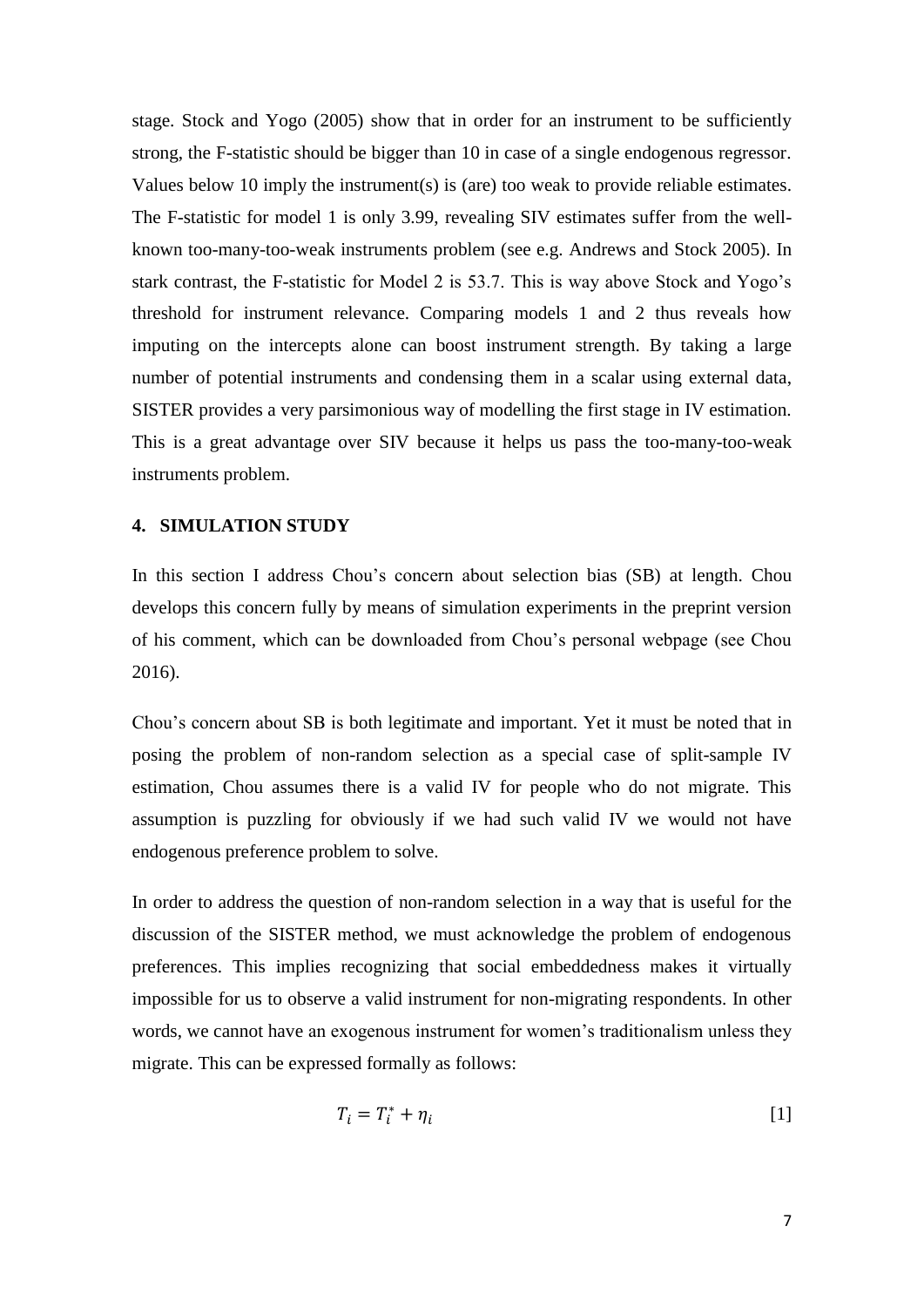Expression [1] decomposes observed traditionalism into two theoretical components: a purely exogenous component  $T_i^*$  and an endogenous component, which I call social embeddedness and denote  $\eta_i$ . This latter component would capture all the contextual effects that exert a joint influence on both observed traditionalism and the outcome of interest (FLFP), net of the standard individual-level predictors  $(\eta_i$  would thus capture societal influences such as the role of the welfare state, labor-market institutions, the educational system, the macro-economic environment, etc). By introducing this latter component we account for the problem of endogenous preferences, which is the very problem we want to address.

We only observe  $T_i^*$  for migrants. This we can call the *epidemiological principle* (i.e. the idea that migration allows us to identify the exogenous component of culture because it removes people from their original embedding social environments). Because this is an ideal setup, we can assume, following Chou (2016), that we actually observe this exogenous component  $(T_i^*)$  fully for migrants, so we do not need to impute it. This is the great advantage of working with ideal setups: we can make reasonable assumptions that greatly simplify our calculations without loss of generality.

As in Chou's own setup, the selection problem occurs if 1) the probability to migrate  $Pr(M = 1)$  is potentially influenced by women's traditionalism (e.g. if more traditional women are less likely to migrate) and/or 2) if it is potentially influenced by a set of factors that are not correlated with  $T_i$  but can affect the outcome of interest at destination,  $Y_i$ . This is what Chou calls *colliders*, denoted  $\mu_i$ . One such collider could indeed be, as he argues, the availability and density of co-ethnic networks at country of destination. Formally the selection problem can be expressed as follows:

$$
Pr(M = 1) = Pr(\beta_0 T_i + \beta_1 \mu_i + V'_i)
$$
\n[2]

$$
Y_i = f(\eta_i, \mu_i) \tag{3}
$$

where  $V_i'$  is a random component that captures all other unobserved determinants of migration that are unrelated to the outcome of interest,  $Y_i$  (FLFP in this case). As in Chou's formalization, the intensity of selection bias is captured by the beta parameters. Yet note that, because I am not disregarding the problem of endogenous preferences, this time the outcome variable is not only potentially affected by colliders  $(\mu_i)$  but also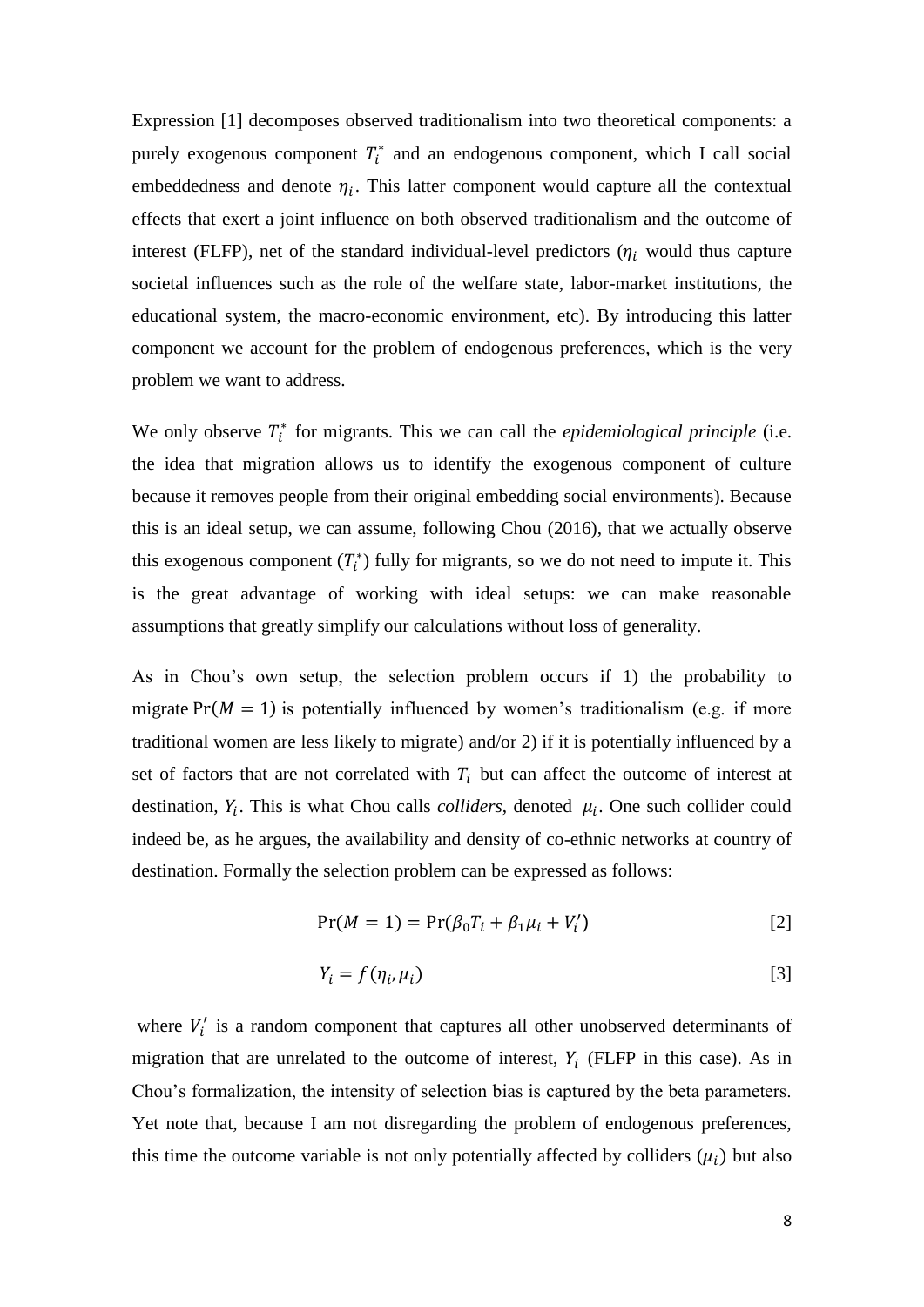by embedding factors  $(\eta_i)$ . The latter must thus be regarded as an additional potential source of selection bias.

#### *Simulation experiment*

**.** 

To illustrate the implications of the selection problem thus posed, I conduct a Monte Carlo simulation experiment over 10000 trials using the following generative model:

1. The true instrument  $(T_i^*)$  (only observed for migrants) has the standard normal distribution.

2. Both destination networks,  $\mu_i$ , and all other unobserved determinants of migration,  $V'_i$ , have the standard normal distribution (as in Chou's experiment).

3. Embeddedness,  $\eta_i$ , also has the standard normal distribution.

4. Propensity to migrate is generated by the model represented in equation [2] above  $(\Pr(M = 1) = \Pr(\beta_0 T_i + \beta_1 \mu_i + V'_i > 0))$ , where the beta parameters are fixed at the exact means provided by Chou ( $\beta_0 = -2$ ;  $\beta_1 = 2$ ), assuming, as he does, that more traditional women are less likely to migrate, while women with high access to networks at destination are more likely to migrate.<sup>2</sup>

5. Lastly, labor force participation is a deterministic function of both networks and embeddedness as shown in equation [8]. Specifically,  $Y_i = 1$  when  $\eta_i + \mu_i > 0$ .

The results of this simulation are generated using Ox version 7.00 (see Doornik, 2012) and shown in in Figure A1, where I present false positive frequencies (type-I error at 5%-level t-tests) under sample sizes 500, 1000 and 5000 for four different scenarios.<sup>3</sup> The upper-left panel of figure A1 plots type-I error rates for standard OLS estimates of traditionalism  $(T_i)$  over the full sample. Note that, in sharp contrast to Chou's results, my experiment yields a rejection frequency of 100% for standard OLS estimates of

 $2$  Note that both of these assumptions are questionable. As explained in (Polavieja 2015), more traditional women might actually be more likely to migrate than non-traditional women if migration is driven by family reunification. Likewise, dense networks at destination could hinder (not favor) FLFP if they are composed of traditional co-ethnics. The direction of potential selection bias is thus far from obvious.

<sup>&</sup>lt;sup>3</sup> I wish to thank Sophocles Mavroeidis for his invaluable help in programming these simulations. Simulation commands are presented in Appendix 3.1.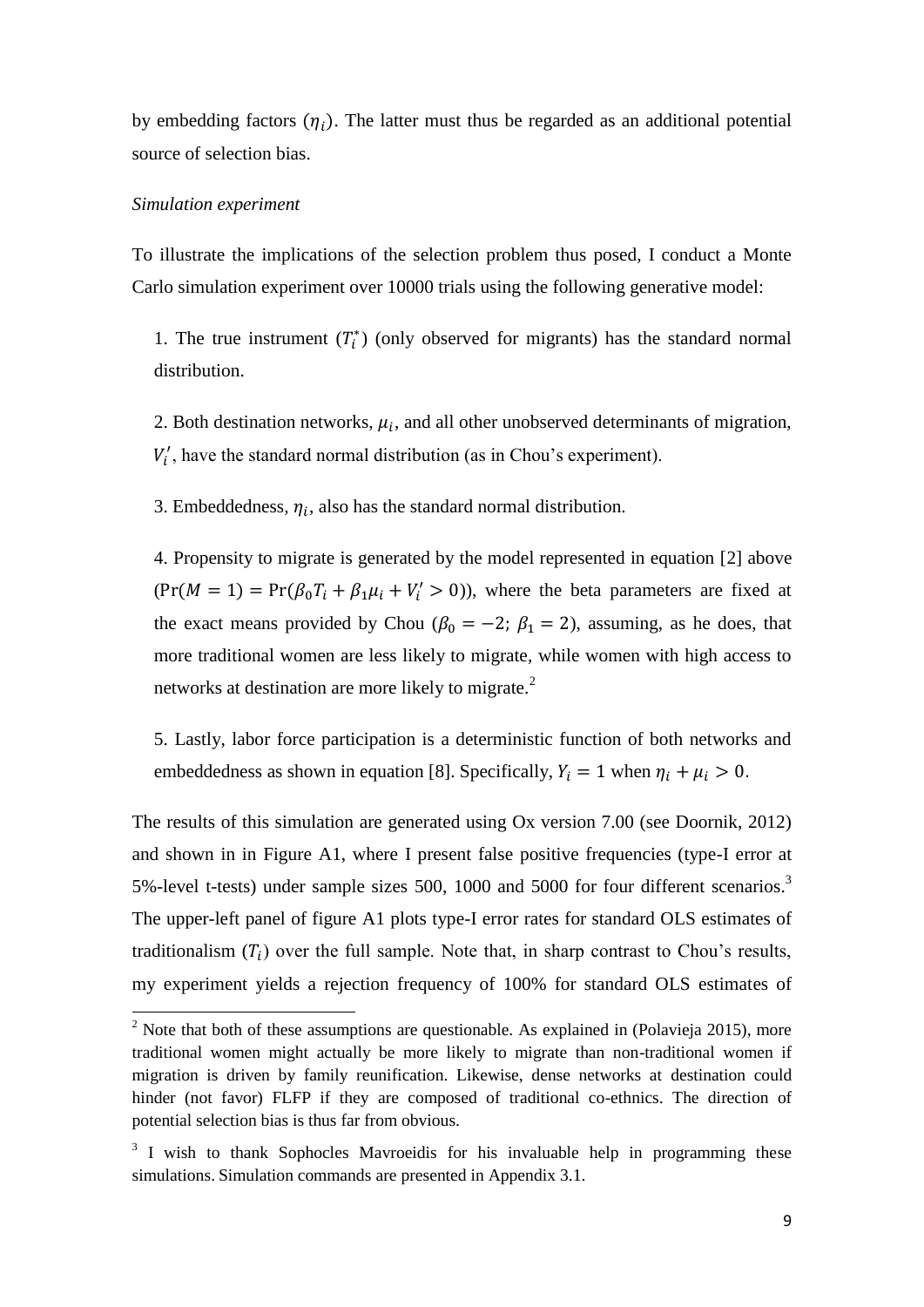traditionalism. Obviously, this is because, contrary to Chou's setup, my formalization does not ignore the problem of endogenous preferences (i.e. because  $T_i$  is endogenous for non-migrating observations).

The upper-right panel of figure A1 plots simulation results under purely random migration. Logically, if there is no selection bias, the rate of type-I error for instrument  $T_i^*$  estimates is 5% (i.e. regression estimates should recover the true effect of the instrument in 95% of trials). Note  $T_i^*$  is the formal equivalent to SISTER estimates in this setup.

**Figure A1.** Simulation Experiments accounting for Social Embeddedness: Probability of Type-I Error under different theoretical scenarios and different sample sizes



But what happens under non-random migration? This crucially depends on the migration rule. The lower panels of Figure A1 plot false positive rates for  $T_i^*$  under two different scenarios. In the first scenario, presented in the lower-left panel, the migration decision is not only determined by networks and traditionalism, as in Chou, but also by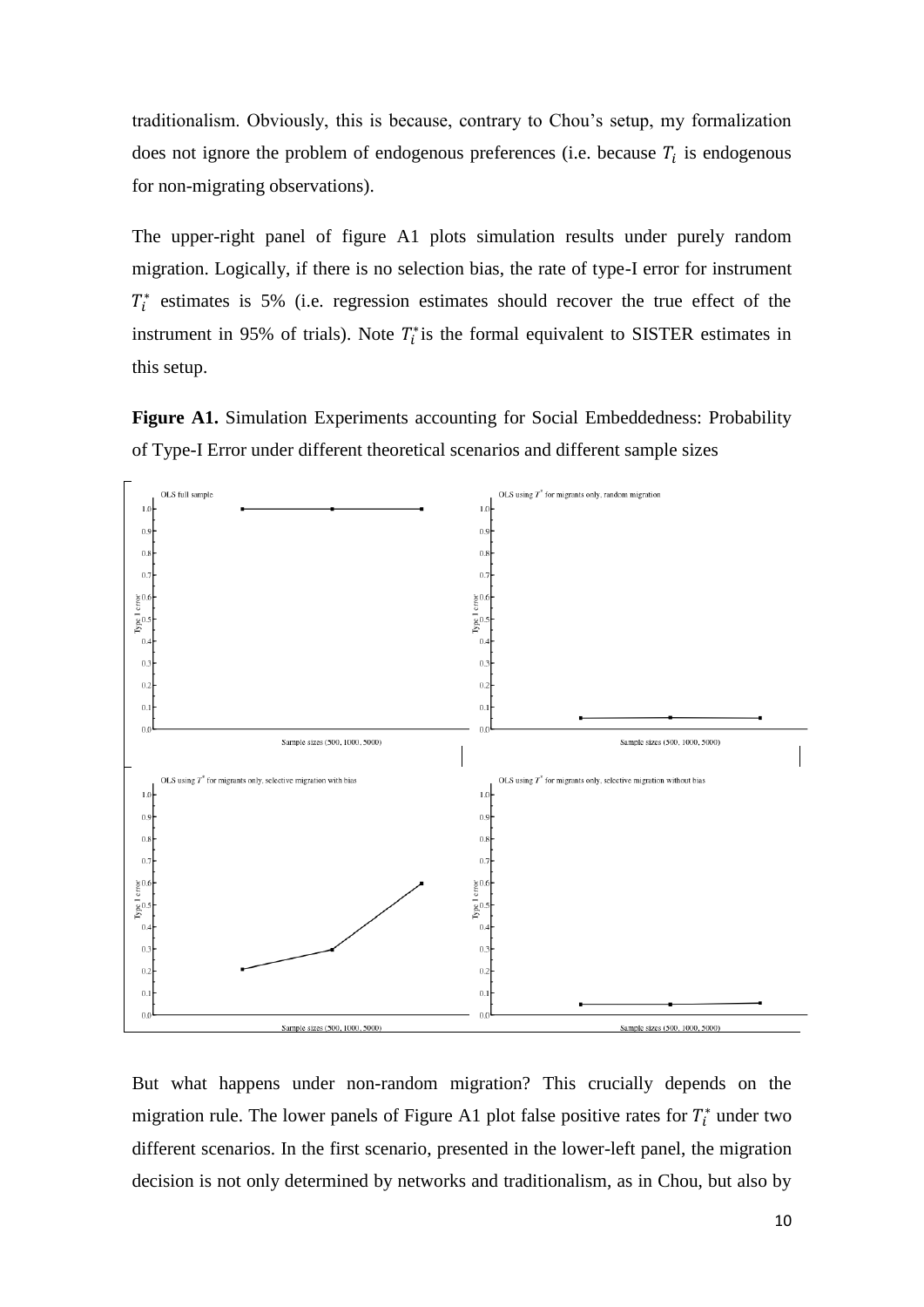embeddedness. All three effects add to selection bias. Note that in this case the rate of type-I error for  $T_i^*$  is very large (even larger than the one obtained in Chou's experiment) but still considerably lower than the one obtained for standard OLS estimates for the full sample.

In the second scenario the migration decision is influenced by the same three factors (networks, traditionalism and embeddedness) but in this case their effects do not add to selection bias. This latter scenario reveals a very interesting implication: namely, that the fact that there is selection bias does not necessarily invalidate the instrument. In other words, we might have selective migration but no estimation bias. How is this possible? Simply because accounting for embeddedness also opens up the (theoretical) possibility that  $\eta_i$  interacts with the selection parameters,  $\beta_0$  and  $\beta_1$ , in such a way that their potentially biasing effects cancel each other out. In this case, estimates would be identical to those obtained under purely random migration, as shown in Figure 1.

In sum, this simulation experiment reveals that 1) even under extreme forms of nonrandom selection, SISTER estimates can be less biased than standard OLS estimates (because the latter are endogenous); and 2) that the potentially biasing impact of selective migration is theoretically undetermined as it depends on how embedding factors, colliding factors and women's own traditionalism interact with each other in influencing the migration decision. In other words, once we account for endogeneity in the full (non-selected) sample, it is possible to have situations in which endogeneity and selection bias work in opposite directions thus leading to very different results from those obtained in Chou's simulation experiment. This means simulation experiments cannot shed definitive light on the potential biasing impact of selective migration.

#### **3.1. SIMULATION COMMANDS**

This do-file is for Ox, version 7.00 (see Doornik 2012).

#include <oxstd.oxh> #include <oxdraw.oxh>

main() { decl vn = <500;1000;5000>; // sample sizes decl cn = sizerc(vn); // # of different sample sizes

// The following variables, T to M, are of dimention n x 1 decl T;  $/$ / Traditionalism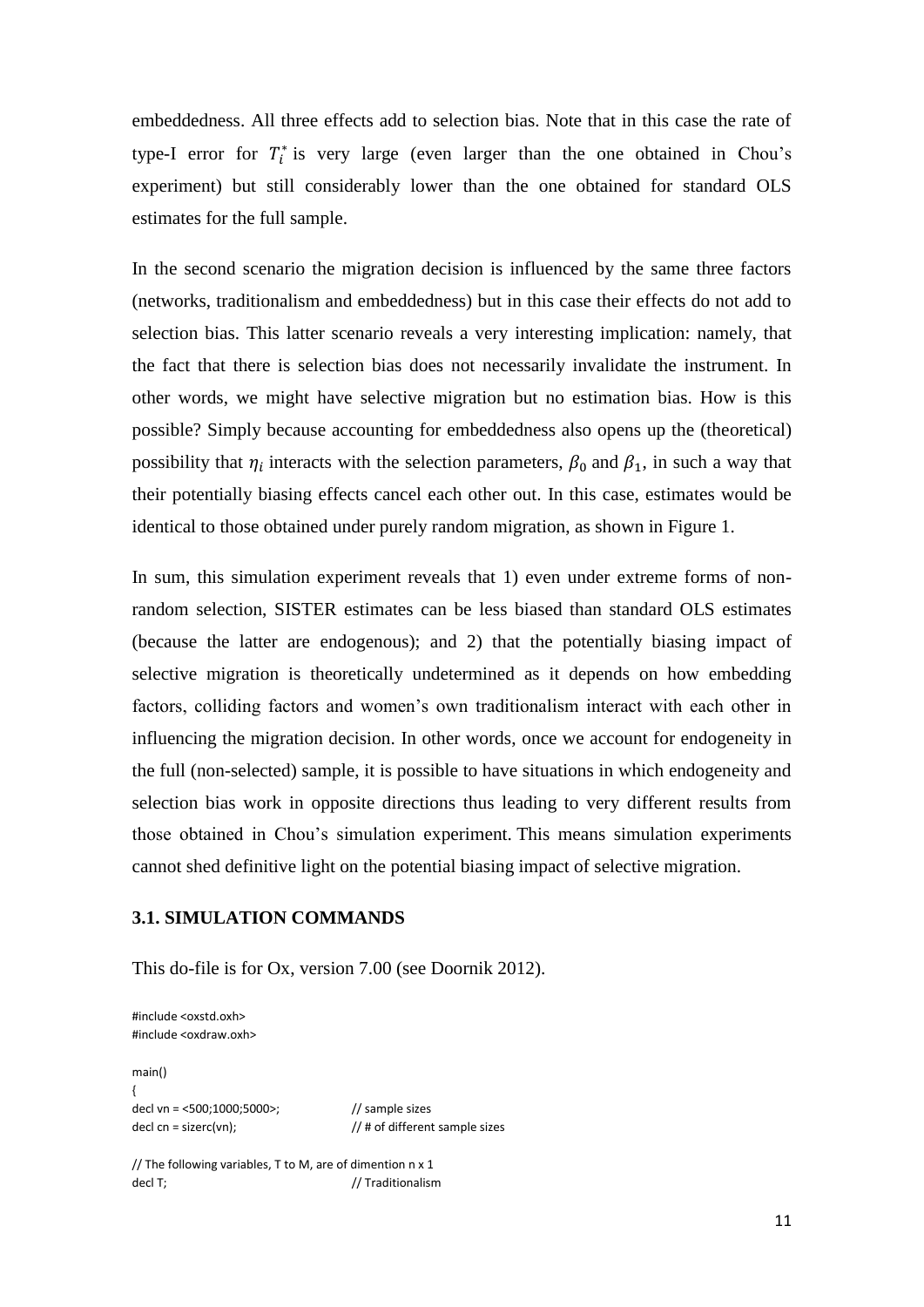| decl Tstar;    | // Exogenous component of traditionalism                                       |  |  |
|----------------|--------------------------------------------------------------------------------|--|--|
| decl eta;      | // factors that affect both outcome and traditionalism                         |  |  |
| decl U;        | // factors that affect both outcome and migration decision                     |  |  |
| decl v:        | // factors that only affect the migration decision                             |  |  |
| decl Y;        | // outcome                                                                     |  |  |
| decl M:        | // migration indicator variable: M= 1 if migrant 0 otherwise, random migration |  |  |
| decl Mwithout; | // migration indicator variable, selective migration without bias              |  |  |
| decl Mwith:    | // migration indicator variable, selective migration with bias                 |  |  |

// The following are parameters (coefficients, non-random) decl beta0 = -2; // determines effect of traditionalism on prob to migrate decl beta1 = 2;  $\frac{1}{2}$  // determines effect of U on prob to migrate // variables that hold simulation output decl crep = 10000; // # of Monte Carlo replications decl mtfull = new matrix[cn][crep];  $//$  t statistic for the null hypothesis beta=0 in regression of Y on T using all data decl mtmigr = new matrix[cn][crep]; // t statistic for the null hypothesis beta=0 in regression of Y on Tstar using migrants, random migration decl mtmigrwithout = new matrix[cn][crep]; // t statistic for the null hypothesis beta=0 in regression of Y on Tstar using migrants, selective migration without bias decl mtmigrwith = new matrix[cn][crep]; // t statistic for the null hypothesis beta=0 in regression of Y on Tstar using migrants, selective migration with bias parallel for(decl i = 0; i < crep; ++i)  $\frac{1}{r}$  run crep simulations { // For each replication i, // first, generate the data: Tstar =  $12et(max(vn), 1)$ ; // draw data over maximum sample eta = rann(max(vn), 1);  $//$  >>  $U = \text{rann}(\text{max}(vn), 1);$  $v = \text{rann}(\text{max}(vn), 1);$  $T = Tstar + eta$ ; Y  $= eta + U > 0$ ; // labor 12eter participation 12eterosc: Y=1 if eta+U > 0 or Y=0 otherise. M  $= v > 0$ ;  $/$  migration decision: M=1 if beta0\*T+beta1\*U+v > 0 or M=0 otherise. Mwithout= beta0\*T+beta1\*U+v .> 0; // migration decision: M=1 if beta0\*T+beta1\*U+v > 0 or M=0 otherise. Decl b0 = beta0+12et(1,1); // random draw of coefficient on T in migration decition equation decl  $b1 = beta1+12et(1,1);$  // random draw of coefficient on U in migration decition equation Mwith =  $b0*T+b1*U+v > 0$ ; // migration decision: M=1 if beta0\*T+beta1\*U+v > 0 or M=0 otherise. For(decl  $j = 0$ ;  $j < cn$ ;  $++j$ ) // produce results for different sample sizes { // select sample size decl  $n = vn[j];$  // sample size j from vn decl Yn = Y[:n-1][];  $\frac{1}{2}$  // select the first n rows of Y decl Tn = T[:n-1][]; decl Mn = M[:n-1][]; decl Mwithoutn = Mwithout[:n-1][]; decl Mwithn = Mwith[:n-1][]; decl Tstarn = Tstar[:n-1][]; // first, compute the OLS estimator using T over the full sample decl coefs, xxinv, sterr;  $\frac{1}{2}$  auxiliary variable to compute regression output olsc(Yn, 1~Tn, &coefs, &xxinv); // run regression of Y on T, obtain estimates coefs, and sum of squares of regressor sterr = sqrt(varc(Y)\*xxinv[1][1]); // standard error (under the null hypothesis that coef = 0, so no 12eteroscedasticity) mtfull[j][i] = coefs[1]/sterr; // store t statistic // next, compute OLS estimators using Tstar for migrants. This depends on migration rule

// start with random migration decl Ym = selectifr(Yn, Mn); // outcome of migrants only decl Tstarm = selectifr(Tstarn, Mn);  $\frac{1}{1}$  // Tstar of migrants only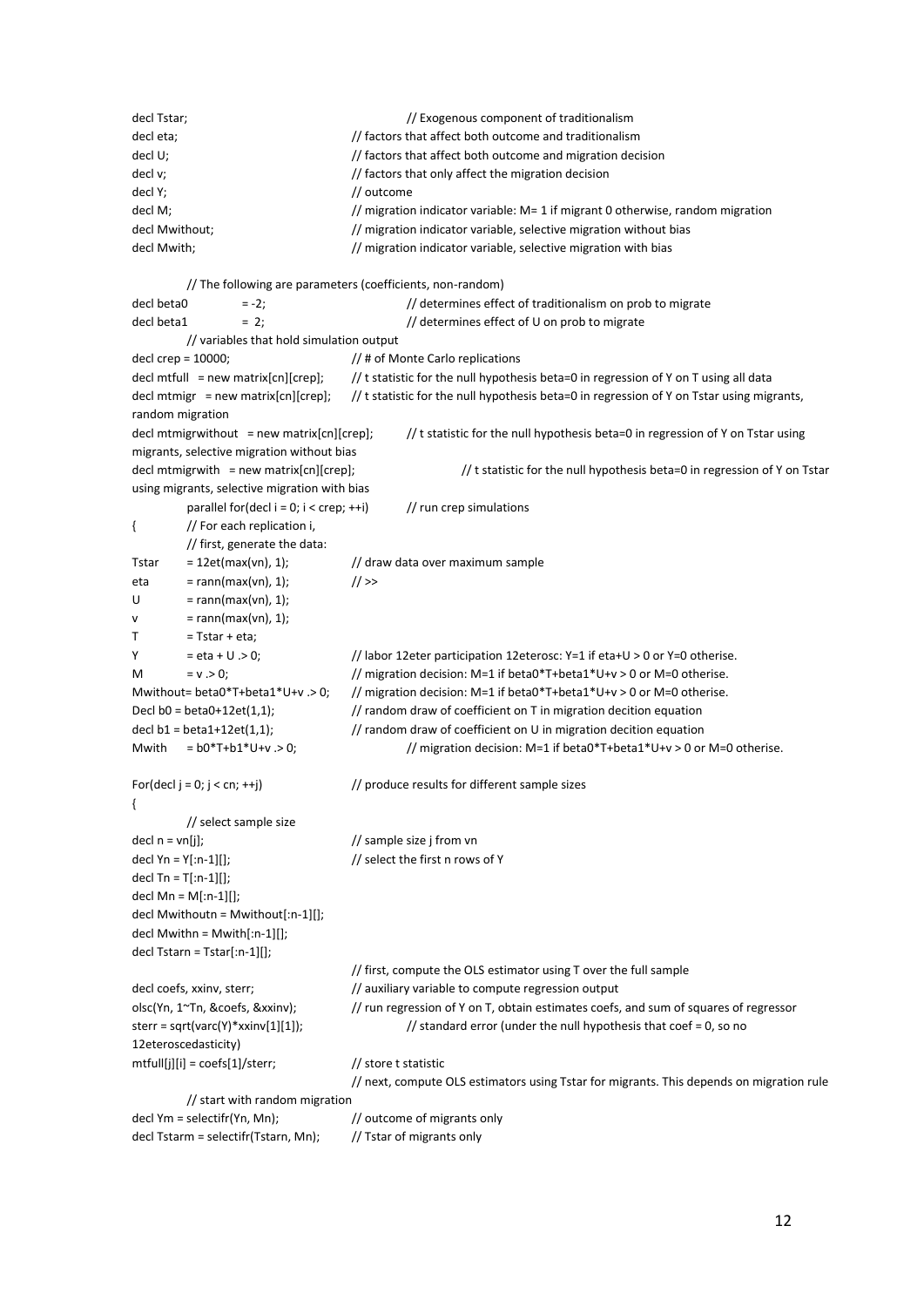```
olsc(Ym, 1~Tstarm, &coefs, &xxinv); // run regression of Ym on Tstarm, obtain estimates coefs, and sum of squares of 
regressor 
sterr = sqrt(varc(Ym)*xxinv[1][1]); // standard error (under the null hypothesis that coef = 0, so no 13eteroscedasticity)
mtmigr[j][i] = \text{coeff}[1]/\text{ster}; // t statistic
          // then, selective migration without selection bias
Ym = selectifr(Yn, Mwithoutn); \frac{1}{2} // outcome of migrants only
Tstarm = selectifr(Tstarn, Mwithoutn); // Tstar of migrants only
olsc(Ym, 1~Tstarm, &coefs, &xxinv); // run regression of Ym on Tstarm, obtain estimates coefs, and sum of squares of 
regressor 
sterr = sqrt(varc(Ym)*xxinv[1][1]); // standard error (under the null hypothesis that coef = 0, so no 13eteroscedasticity)
mtmigrwithout[j][i] = coefs[1]/sterr; // t statistic
          // finally, selective migration with selection bias
Ym = selectifr(Yn, Mwithn); \frac{1}{2} outcome of migrants only
Tstarm = selectifr(Tstarn, Mwithn); \frac{1}{15} // Tstar of migrants only
olsc(Ym, 1~Tstarm, &coefs, &xxinv); // run regression of Ym on Tstarm, obtain estimates coefs, and sum of squares of 
regressor 
sterr = sqrt(varc(Ym)*xxinv[1][1]); // standard error (under the null hypothesis that coef = 0, so no 13eteroscedasticity)
mtmigrwith[j][i] = \text{coeff}[1]/\text{ster}; // t statistic
}
}
decl RejFreqFull = meanr(fabs(mtfull) .> 1.96); // rejection frequency of 5% level t test in full sample
decl RejFreqMigr = meanr(fabs(mtmigr) .> 1.96); // rejection frequency (type I error) of 5% level t test for migrants,
random migration
decl RejFreqMigrWithout = meanr(fabs(mtmigrwithout) .> 1.96); // rejection frequency (type I error) of 5% level t test for 
migrants, selective migration without bias
decl RejFreqMigrWith = meanr(fabs(mtmigrwith) .> 1.96); // rejection frequency (type I error) of 5% level t test for migrants,
selective migration with bias
          // print results in table
println("%r", {"n=500", "n=1000", "n=5000"}, "%c", {"OLS full", "Tstar random", "Tstar without", "Tstar with"},
RejFreqFull~RejFreqMigr~RejFreqMigrWithout~RejFreqMigrWith);
          // plot results in separate graphs
SetDraw(SET_LINE, 1, 0, 30);
SetDraw(SET_SYMBOL, 1, 0, 100);
for(decl i = 0; i < 4; ++i) \frac{1}{2} // plot each of the four graphs separately
{
decl sname = i==0 ? "OLS_full_sample" : i==1 ? "Tstar_random" :
          i == 2 ? "Tstar_without" : "Tstar_with"; // file name to store each graph
          decl stitle = i==0 ? "OLS full sample" :
          i==1 ? "OLS using $T^*$ for migrants only, random migration" :
          i==2 ? "OLS using $T^*$ for migrants only, selective migration without bias"
          : "OLS using $T^*$ for migrants only, selective migration with bias"; // title for each graph
decl result = i==0 ? RejFreqFull : i==1 ? RejFreqMigr : i==2 ? RejFreqMigrWithout : RejFreqMigrWith;
DrawTitle(0, stitle);
DrawText(0, "Type 1 error", -1, -1,
  -1, -1, TEXT_YLABEL, 90,-1);
DrawText(0, "Sample sizes (500, 1000, 5000)", -1, -1,
   -1, -1, TEXT_XLABEL, 0,-1);
DrawAxis(0, /*iIsXaxis*/0, /*dAnchor*/0, /*dAxmin*/0, /*dAxmax*/1.049, /*dFirstLarge*/0,
   /*dLargeStep*/0.1, /*dSmallStep*/.05, /*iFreq*/0);
DrawAxis(0, /*iIsXaxis*/1, /*dAnchor*/0, /*dAxmin*/0, /*dAxmax*/4, /*dFirstLarge*/5,
   /*dLargeStep*/5, /*dSmallStep*/5, /*iFreq*/0);
// DrawAdjust(ADJ_PAPERSCALE, 150);
                    DrawMatrix(0, result', "", 1, 1, 2, 1);
                    ShowDrawWindow();
                    SaveDrawWindow(sprint(sname,".png")); // save graph as eps (use .eps, .pdf for different formats)
```